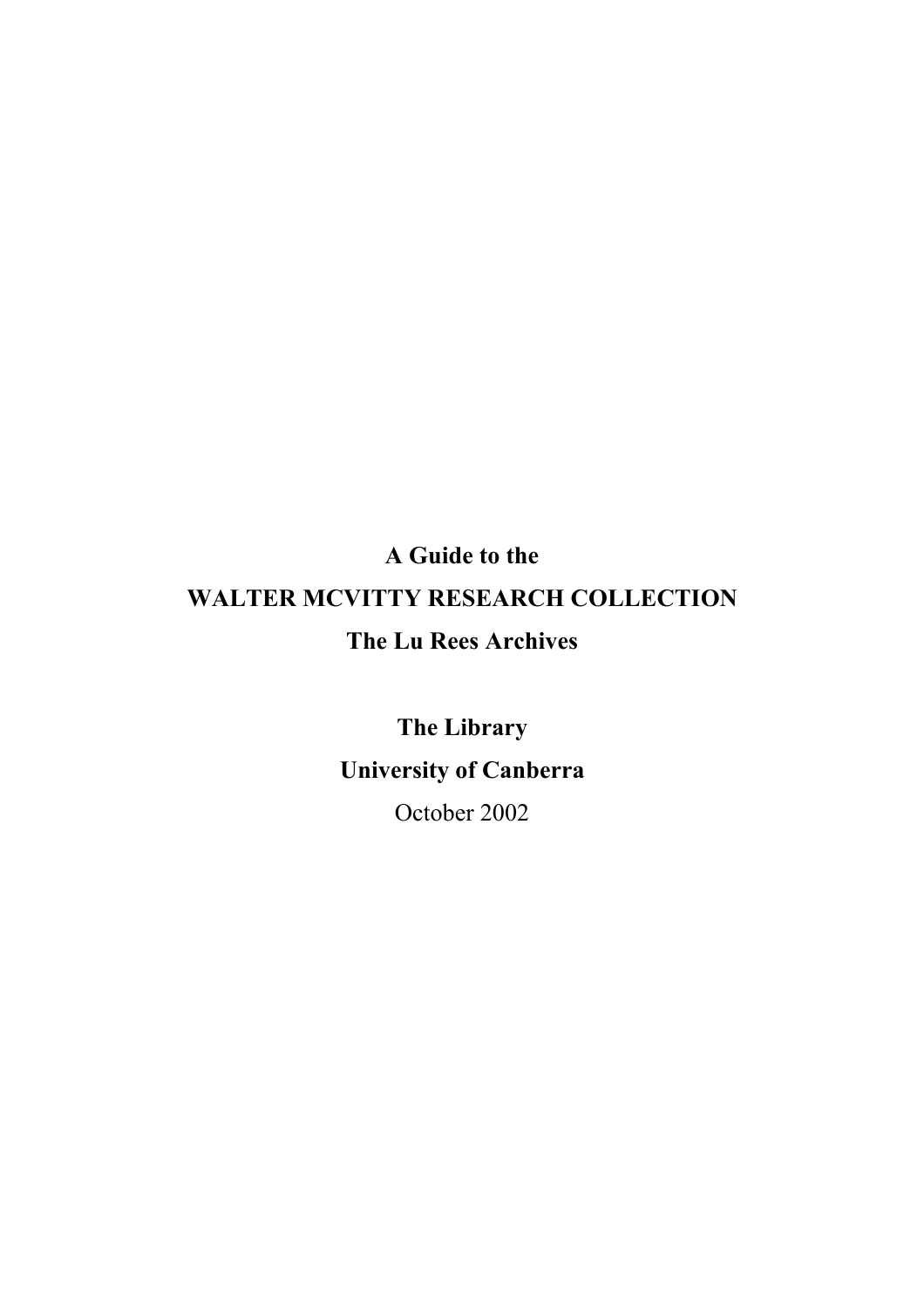# **Walter McVitty Research Collection**

#### **Scope and Content Note**

Walter McVitty donated his Research Collection to the Lu Rees Archives in 2001. The collection is made up of 182 files on Australian children's authors and illustrators, created while he was undertaking research for several works later published. These contain original correspondence, articles, speeches, news clippings, reviews, obituaries and photographs.

The collection was arranged and described by Management of Archives Students Cathie Bartley, Karen Ottoway and Amanda Rebbeck, under the supervision of Professor Belle Alderman. This finding aid was then produced to assist researchers in locating items within the collection. The collection is arranged into series of individuals then placed in alphabetical sequence.

McVitty's papers when received were arranged into series of individuals in alphabetical sequence in three boxes. The collection was kept in these series to preserve the original order of the collection and organised into 10 archive boxes with 193 folders. The box list shows the location of the folders within the boxes.

Related materials held at the Lu Rees Archives includes files created and used by Walter McVitty while he operated as Walter McVitty Books publisher from 1985 to 1997. There is also a large photograph file of 184 Australian children's authors and illustrators.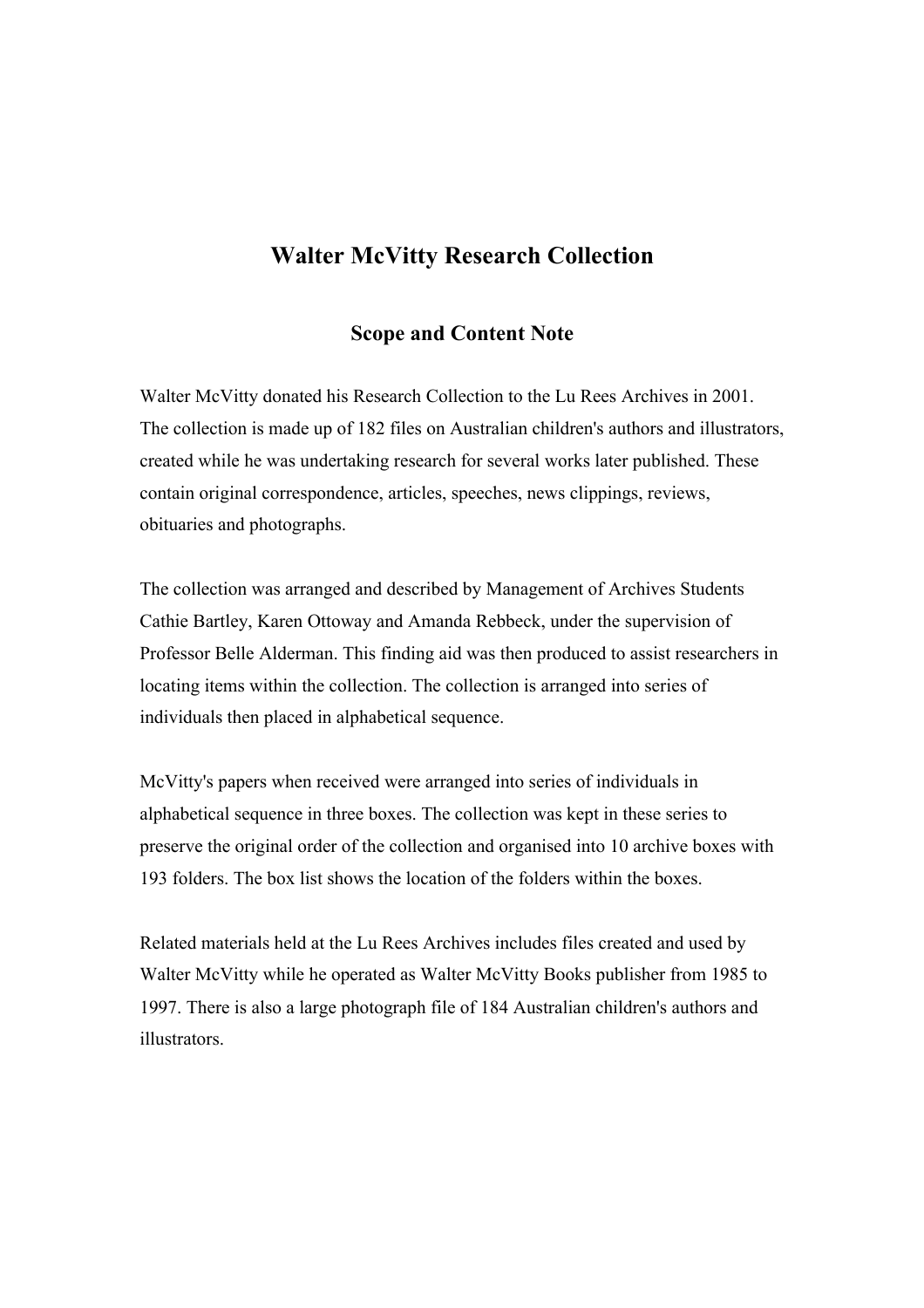### **Walter McVitty Biographical Note**

Teacher, teacher librarian, tertiary lecturer, critic, editor, author and publisher Walter McVitty was born in Melbourne in 1934 and has been involved in the field of children's literature for over four decades.

He taught in schools in Victoria and worked overseas for five years before undertaking a librarianship course at Melbourne Teachers College in 1962. He was a teacher librarian in Victoria for six years, then Senior Lecturer in children's literature at Melbourne Teachers College for fifteen years before establishing his own small publishing company, Walter McVitty Books, with his wife Lois in 1985.

Walter McVitty Books published 57 books and were a testimony to the highest standard of book production and quality reading. It is to Walter McVitty's credit that he 'discovered' both John Marsden and Margaret Early, creators of international stature. At the same time, he ensured that such classics as Ethel Turner's *Seven Little Australians* and Colin Thiele's *Sun on the Stubble* were attractive to new generations of readers.

Walter McVitty wrote numerous reviews and articles for the *Age*, *Nation Review* and the *Australian*, gave keynote addresses at numerous conferences, commented on the radio and served as a judge for the Children's Book Council awards.

Walter McVitty has also produced the two-volume *The Blinky Bill Collection* (1988*)*, including the biography of Dorothy Wall and a compilation of her works. But perhaps his most important publication was *Innocence And Experience: Essays on Contemporary Australian Children's Writers* (1981). Here Walter McVitty displayed his astute ability to analyse the strengths of Australia's major writers for young people. It is a book, which remains a standard work.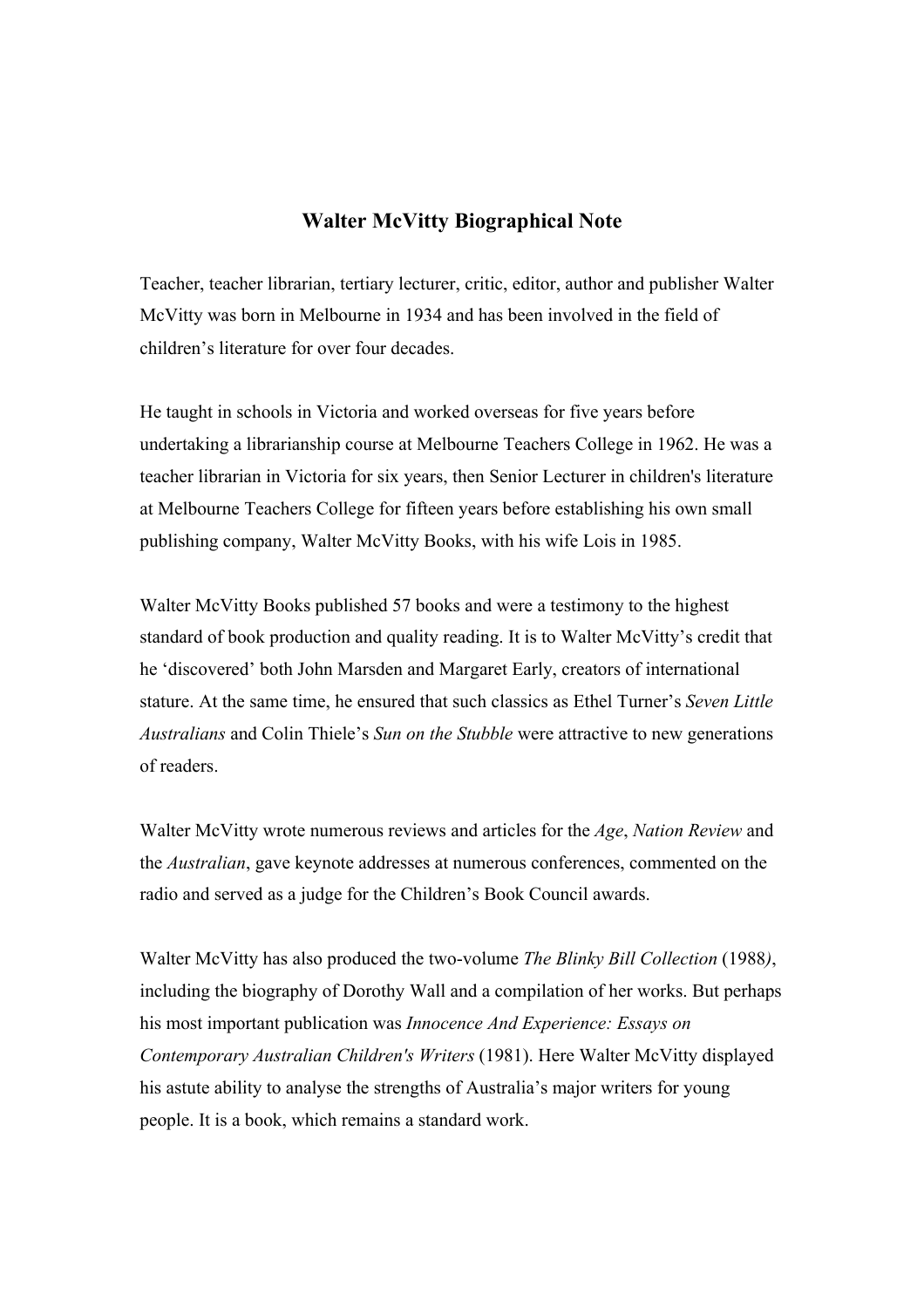Other important publication efforts occurred during the years 1984 and 1985 when he was editor of the Primary English Teachers Association books. Two of particular note were *The PETA Guide to Children's Literature* (1985) PETA and *Word Magic : Poetry As a Shared Adventure* (1985,1989 second ed) PETA. Both provided valuable insights into children's books for a wide audience.

In 1995, Walter McVitty received an AM in the Order of Australia Awards for his service to education and literature for children and won the Nan Chauncy Award in 1998.

#### Sources:

- 1. Alderman, B 1998, The Nan Chauncy Award 1998, statement written on behalf of the Children's Book Council of Australia, ACT Branch, as a nomination of Walter McVitty for the prestigious Nan Chauncy Award.
- 2. Alderman, B and Clayton, P (eds) 1994 *Creative Connections, Writing, Illustrating and Publishing Children's Books in Australia: Papers of the Children's Book Council of Australia*, *ACT Branch Seminars 1987-1993*, Thorpe, Melbourne, p. 169. PN1008.3.C73 1994.
- 3. Lees, S and McIntyre, P 1993 *The Oxford Companion to Australian Children's Literature*, Oxford Community Press, Melbourne, p. 281. REF9613.9.L44 1993.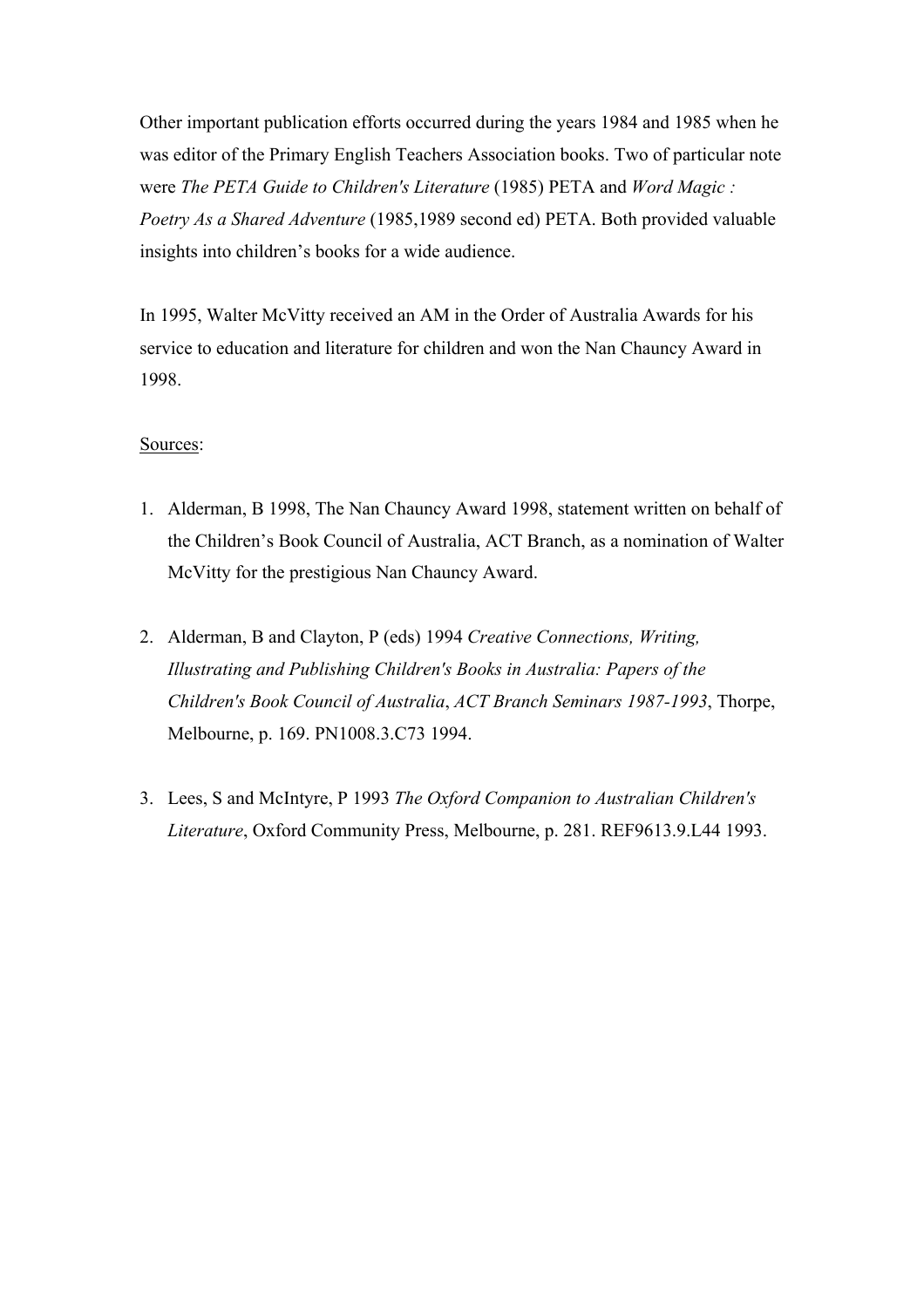# **Folders List**

| <b>Folder</b>  | <b>Author – Illustrators</b> | <b>No. of Parts (Folders)</b> |  |
|----------------|------------------------------|-------------------------------|--|
| 1              | Aldous, Allan                |                               |  |
| $\overline{2}$ | Aldridge, James              |                               |  |
| 3              | Allen, Pamela                |                               |  |
| 4              | Argent, Kerry                |                               |  |
| 5              | Armitage, David and Rhonda   |                               |  |
| 6              | Axelsen, Stephen             |                               |  |
| 7              | Baillie, Allan               |                               |  |
| 8              | Baker, Jeannie               |                               |  |
| 9              | Balderson, Margaret          |                               |  |
| 10             | Ball, Duncan                 |                               |  |
| 11             | Bancks, James C.             |                               |  |
| 12             | Barnard, Peggy               |                               |  |
| 13             | Barton, Charlotte            |                               |  |
| 14             | Base, Graeme                 |                               |  |
| 15             | Bates, Dianne                |                               |  |
| 16             | Brinsmead, Hesba             | Part 1 and 2                  |  |
| 17             | Brooks, Ron                  |                               |  |
| 18             | Bruce, Mary Grant            |                               |  |
|                |                              |                               |  |
| 19             | Buddee, Paul                 |                               |  |
| 20             | Burke, David                 |                               |  |
| 21             | Burrows, Denys               |                               |  |
| 22             | Carr, Roger Vaughan          |                               |  |
| 23             | Chadwick, Doris              |                               |  |
| 24             | Chaffey, Ella                |                               |  |
| 25             | Chapmen, Jean                |                               |  |
| 26             | Charlwood, Don               |                               |  |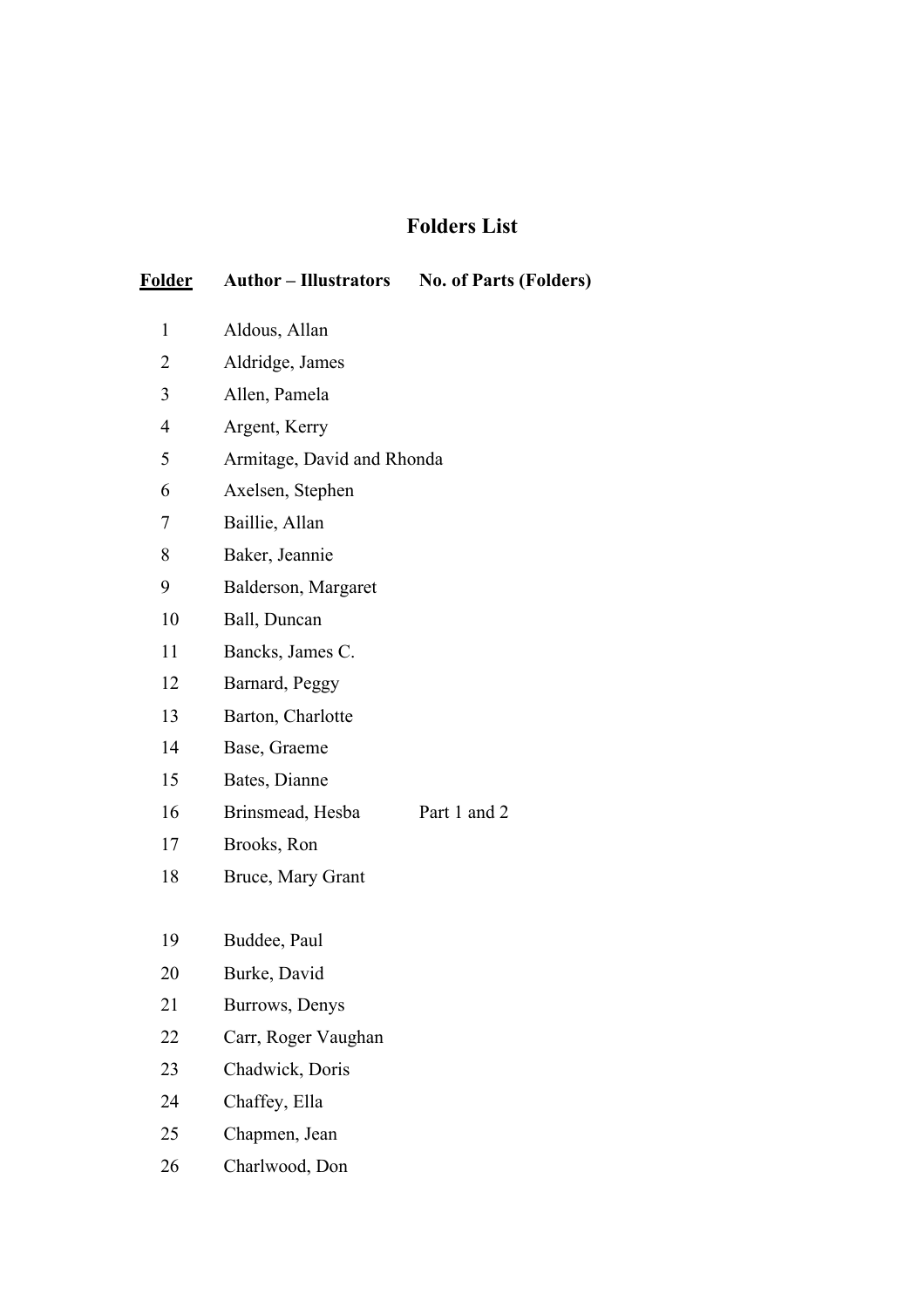| 27 | Chauncy, Nan                   | Part $1,2$ and 3           |  |
|----|--------------------------------|----------------------------|--|
| 28 | Cheyne, Irene                  |                            |  |
| 29 | Clark, Mavis Thorpe            | Part 1 and 2               |  |
| 30 | Clarke, Marjorie               |                            |  |
|    |                                |                            |  |
| 31 | Cole, E.W.                     |                            |  |
| 32 | Collins, Dale                  |                            |  |
| 33 | Cox, David                     |                            |  |
| 34 | Crabtree, Judith               |                            |  |
| 35 | Cunningham, Walter             |                            |  |
| 36 | Dalgleish, Joan                |                            |  |
| 37 | Davidson, Frank Dalby          |                            |  |
| 38 | Dennis, C. J.                  |                            |  |
| 39 | Denton, Terry                  |                            |  |
| 40 | Digby, Desmond                 |                            |  |
| 41 | Donkin, Nance                  |                            |  |
| 42 | Dugan, Michael                 |                            |  |
| 43 |                                | Durack, Mary and Elizabeth |  |
| 44 | Edwards, Hazel                 |                            |  |
| 45 | Evers, Len H.                  |                            |  |
| 46 | Farrell, Anne & Sally (Odgers) |                            |  |
|    |                                |                            |  |
| 47 | Fatchen, Max                   |                            |  |
| 48 | Favenc, Ernest                 |                            |  |
| 49 | Finkel, George                 |                            |  |
| 50 | Fowler, Thorley                |                            |  |
| 51 | Fox, Mem                       |                            |  |
| 52 | French, Simon                  |                            |  |
| 53 | Generowicz, Witold             |                            |  |
| 54 | Gibbs, May                     |                            |  |
| 55 | Gleeson, Libby                 |                            |  |
| 56 | Graham, Bob                    |                            |  |
| 57 | Green, Cliff                   |                            |  |
| 58 | Greenwood, Ted                 |                            |  |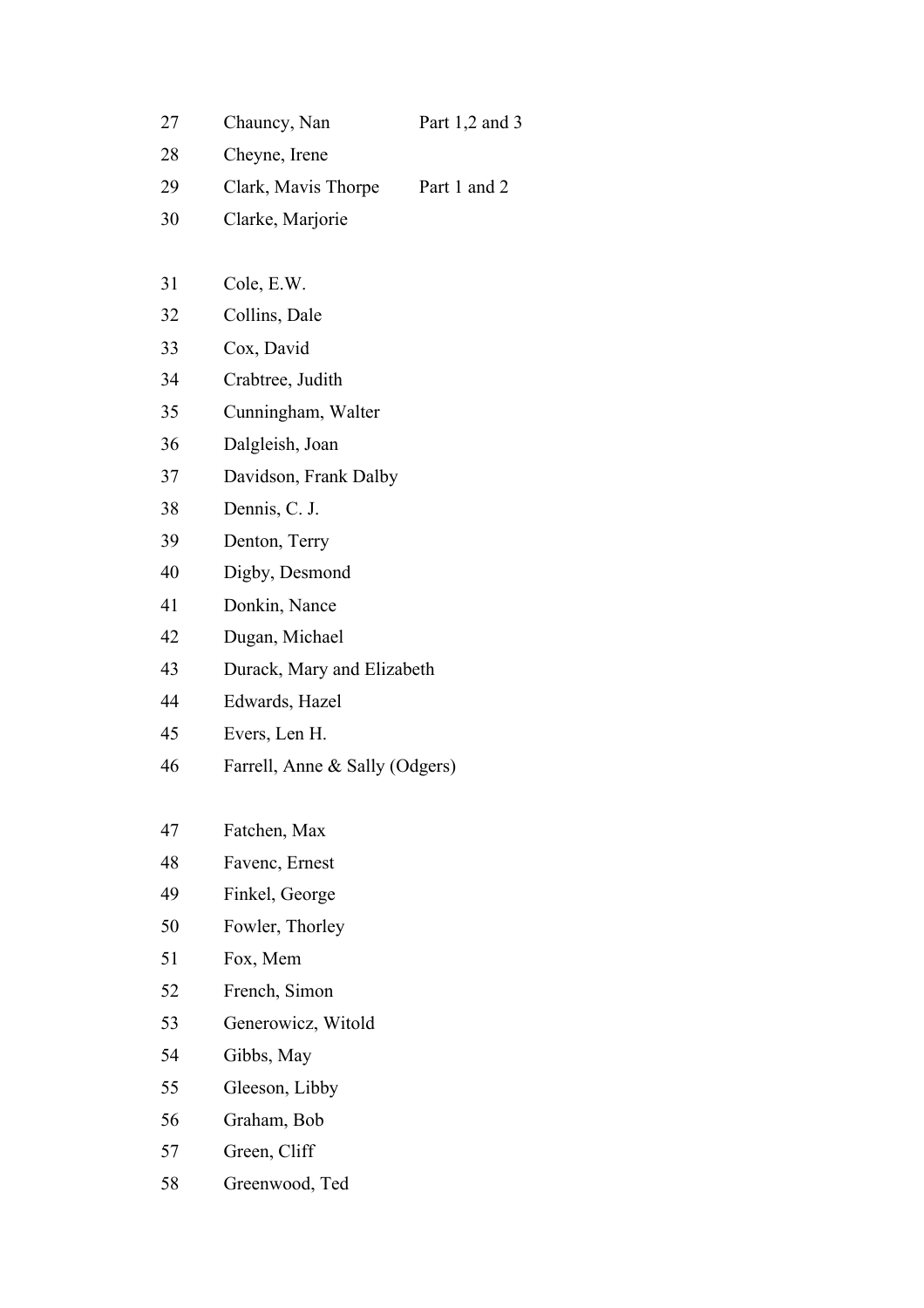| 59 | Gunn, (Aeneas) Jeannie |  |
|----|------------------------|--|
|    |                        |  |

- Harding, Lee
- Harris, Ray
- Hartnett, Sonya
- Harvey, Roland
- Hatfield, William
- Hawthorn, Libby
- Heddle, Enid Moodie
- Hole, Quentin
- Honey, Elizabeth
- Hook, Jeff
- Horder, Margaret
- Ingamells, Rex
- Ingpen, Robert
- James, Ann
- Jennings, Paul
- Kelleher, Victor
- Ker Wilson, Barbara
- King, John Anthony
- Klein, Robin
- Knight, Frank
- Lacis, Astra
- Lamond, Henry George
- Laroche, Sandra
- Lester, Alison
- Lindsay, Norman
- Lister, Gladys
- Lurie, Morris
- Lyne, Nairda
- McFadyen, Ella
- MacIntyre, Elizabeth
- McLean, Andrew & Janet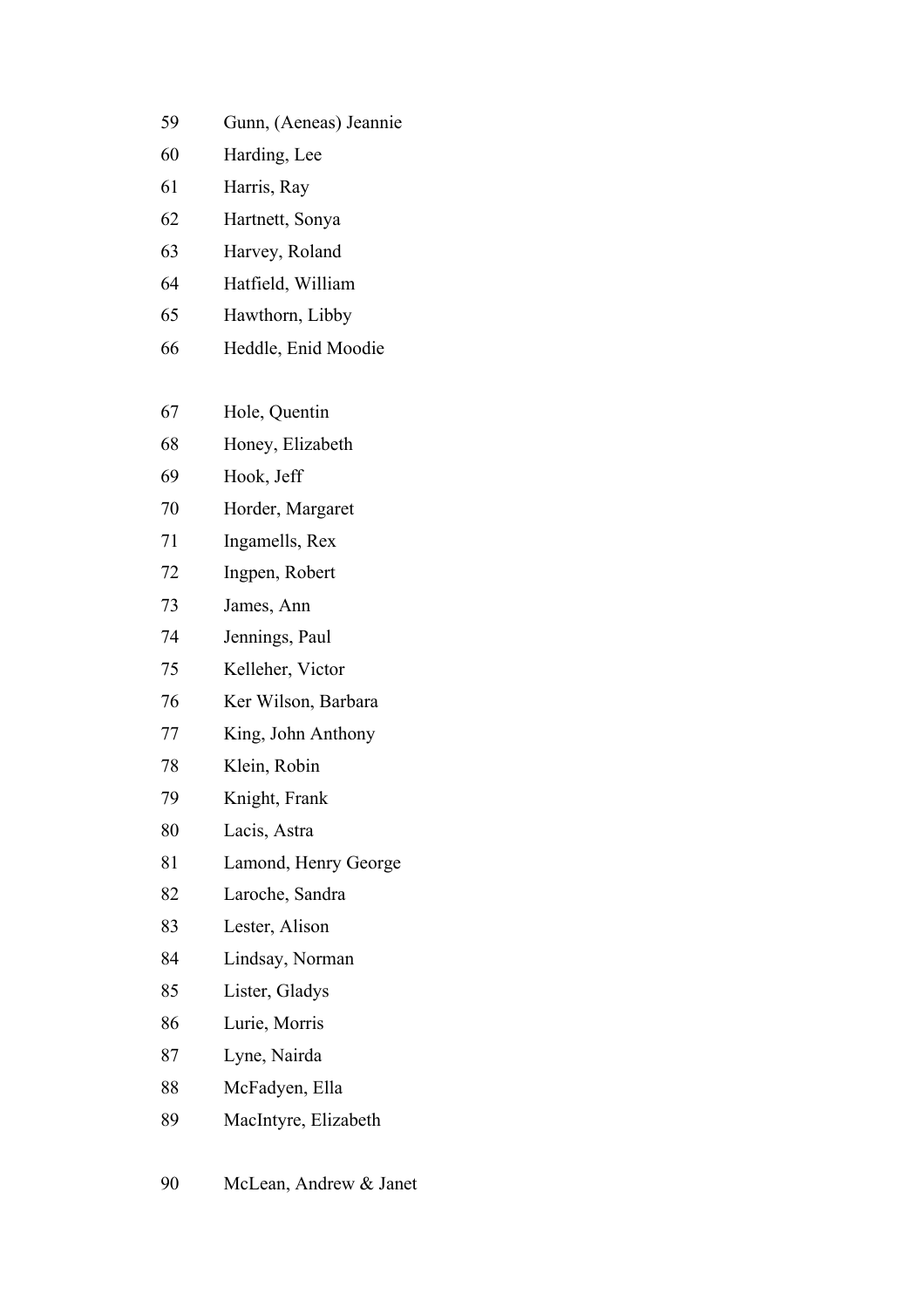| 91  | MacLeod, Doug             |              |  |
|-----|---------------------------|--------------|--|
| 92  | McRae, Rodney             |              |  |
| 93  | Mack, Louise              |              |  |
| 94  | Maltby, Peg               |              |  |
| 95  | Manley, Ruth              |              |  |
| 96  | Marks, Stan               |              |  |
| 97  | Marshall, Alan            |              |  |
| 98  | Martin, David             | Part 1 and 2 |  |
| 99  | Mattingley, Christobel    | Part 1 and 2 |  |
| 100 | Meredith, Louisa Anne     |              |  |
| 101 | Mitchell, Elyne           |              |  |
| 102 | Morimoto, Junko           |              |  |
| 103 | Mullins, Patricia         |              |  |
| 104 | Nicholls, Bron            |              |  |
|     |                           |              |  |
| 105 | Nicholson, Joyce          |              |  |
| 106 | Niland, Deborah & Kilmeny |              |  |
| 107 | Noonan, Michael           |              |  |
| 108 | Norman, Lilith            |              |  |
| 109 | Odell, Carol              |              |  |
| 110 | O'Harris, Pixie           | Part 1 and 2 |  |
| 111 | Oldfield, Andrey          |              |  |
| 112 | Oliver, Tony              |              |  |
| 113 | Ormerod, Jan              |              |  |
| 114 | Ottley, Reginald          |              |  |
| 115 | Outhwaite, Ida Rentoul    |              |  |
| 116 | Paice, Margaret           | Part 1 and 2 |  |
| 117 | Park, Ruth                | Part 1 and 2 |  |
| 118 | Parker, Richard           |              |  |
| 119 | Parr, Letitia             |              |  |
| 120 | Parker, K. Langloh        |              |  |
| 121 | Patchett, Mary Elwyn      |              |  |

- Paterson, Esther & Betty
- Pavey, Peter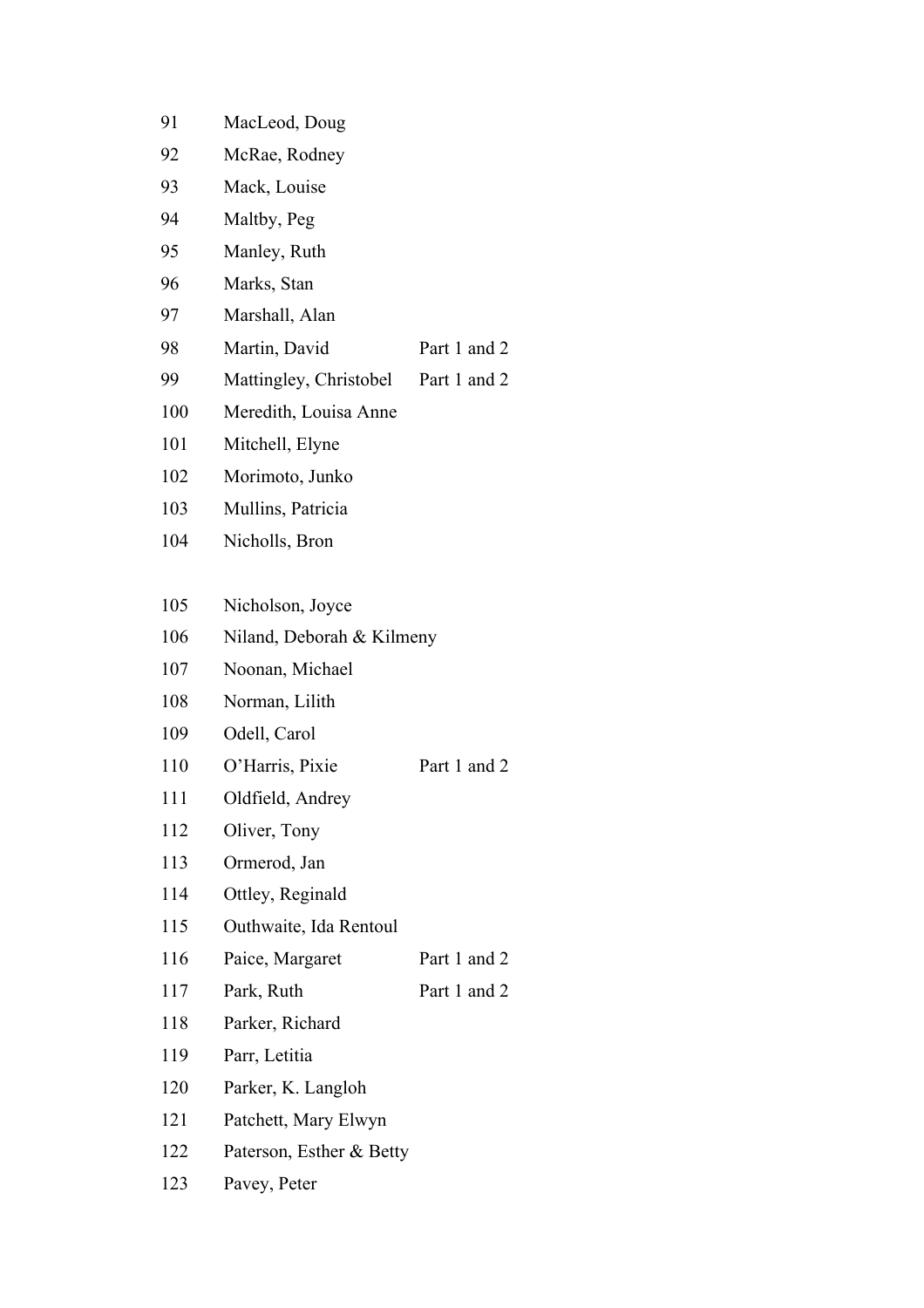#### Pedley, Ethel

- Pender, Lydia
- Phipson, Joan
- Poignant, Axel
- Porter, James G.
- Power, Margaret
- Pownall, Eve
- Preston, James
- Pritchard, Katherine Susannah
- Rawlins, Donna
- Ray, N.L (Nan Hunt)
- Rees, Leslie
- Roberts, Beth
- Roland, Betty
- Roughsey, Dick
- Rowe, Richard
- Roy, Thomas
- Rubinstein, Gillian
- Ryan, Launie
- Samuel, Helen J.
- Scholes, Katherine
- Scott, Bill

## Senior, Margaret

- Shelley, Noreen
- Small, Mary
- 149 Smith, Craig
- 150 Southall, Iran Part 1 and 2
- Spence, Eleanor
- Stackpool, Walter
- Stodart, Eleanor
- Stow, Randolph
- Syred, Celia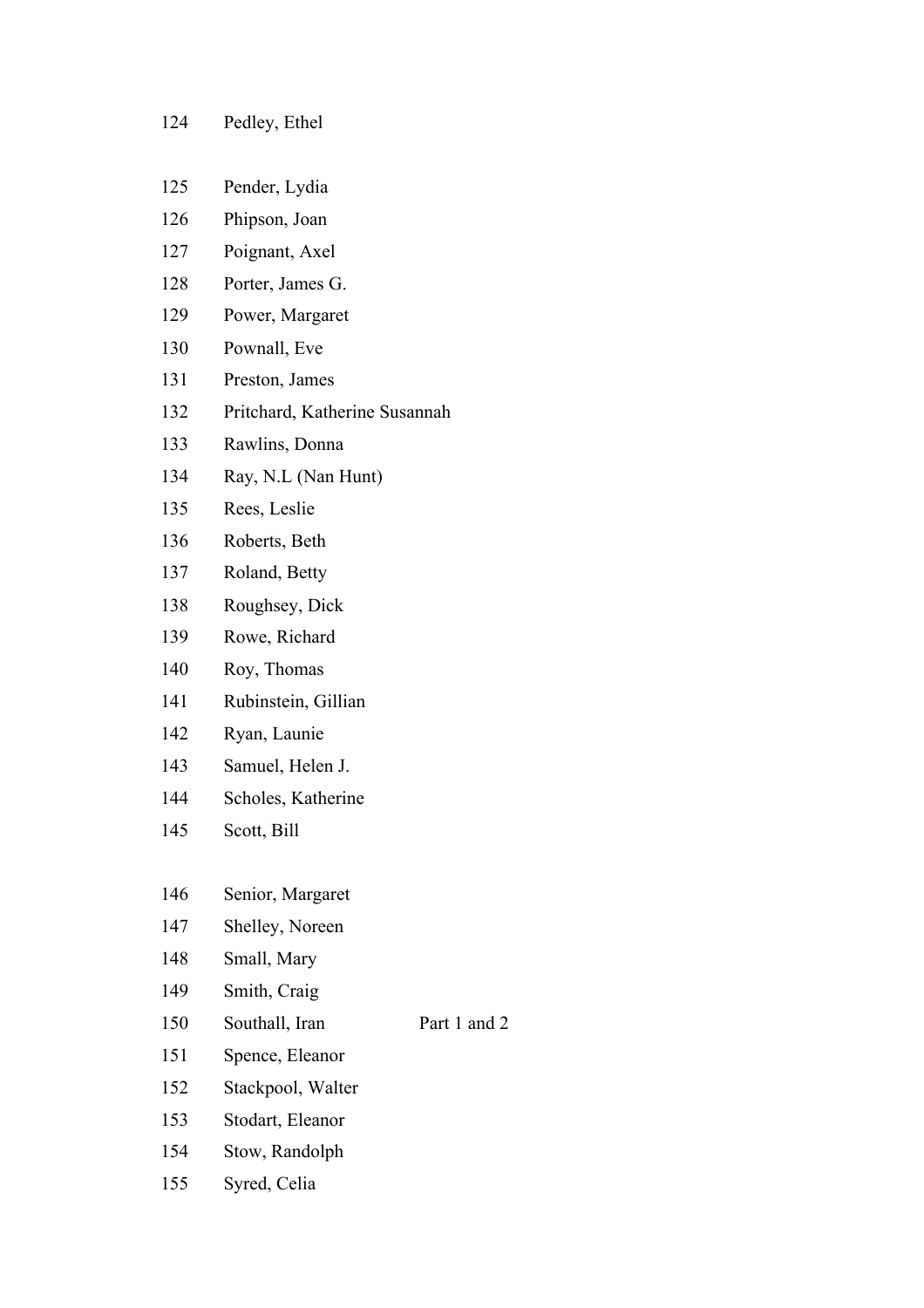- Tanner, Jane
- Tennant, Kylie
- Thodey, Charlotte
- Thompson, Valerie
- Travers, Pamela
- Treloar, Bruce
- Turner, Ethel
- Vaughan, Marcia
- Villiers, Allan
- Vivas, Julie
- Wagner, Jenny
- Wakefield, S. A.
- Walker, Kath (Oodgeroo Noonuccal)
- Wallington, Vivienne
- Wheatley, Nadia
- White, Mary
- Whitfeld, Jessie M.
- Wignell, Edel
- Wild, Margaret
- Williams, Ruth C.
- Willmott, Frank
- Winch, Madeline
- Woodberry, Joan
- Worthy, Judith
- Wright, Judith
- 181 Wrightson, Patricia Part 1 and 2
- Young, Noela